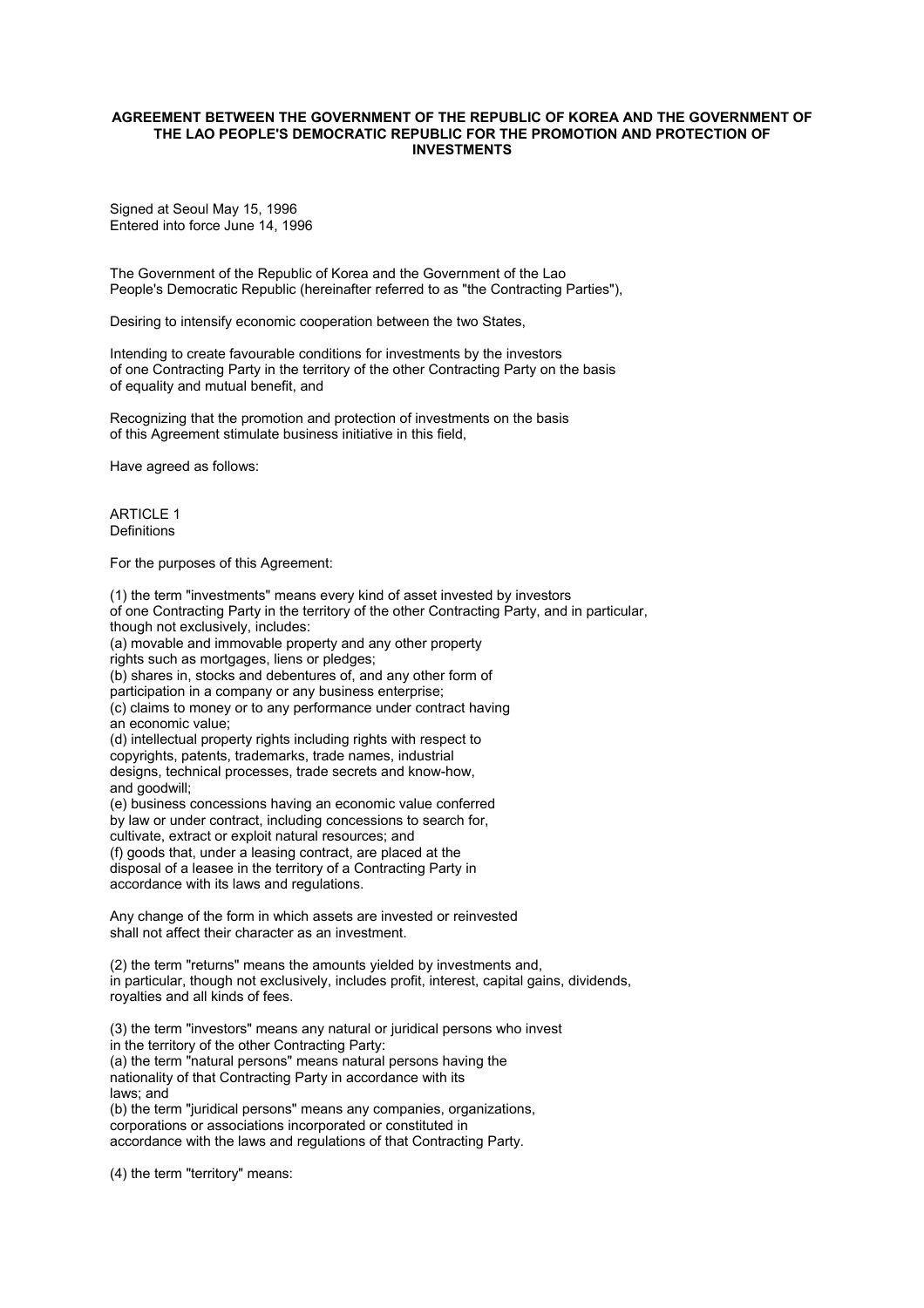(a) with respect to the Republic of Korea, the territory of the Republic of Korea, as well as those maritime areas, including the seabed and subsoil adjacent to the outer limit of the territorial sea over which the Republic of Korea exercises, in accordance with international law, sovereign rights or jurisdiction for the purpose of exploration and exploitation of the natural resources of such areas; and

(b) with respect to the Lao People's Democratic Republic, the territory over which the Lao People's Democratic Republic has sovereignty and/or jurisdiction in accordance with international law.

(5) the term "freely convertible currency" means the currency that is widely used to make payments for international transactions and widely exchanged in principal international exchange markets.

## **ARTICLE 2**

Promotion and Protection of Investments

(1) Each Contracting Party shall encourage and create favourable conditions for investors of the other Contracting Party to make investments in its territory, and shall admit such investments in accordance with its laws and regulations.

(2) Investments made by investors of each Contracting Party shall at all times be accorded fair and equitable treatment, and shall enjoy full protection and security in the territory of the other Contracting Party.

(3) Neither Contracting Party shall in any way impair by unreasonable or discriminatory measures the operation, management, maintenance, use, enjoyment or disposal of investments in its territory by investors of the other Contracting Party.

(4) Each Contracting Party shall observe any obligation it may have entered into consistently with this Agreement with regard to investments in its territory by investors of the other Contracting Party.

## ARTICLE 3 Treatment of Investments

(1) Each Contracting Party shall in its territory accord to investments and returns of investors of the other Contracting Party treatment which is fair and equitable and no less favourable than that which it accords to investments and returns of its own investors or to investments and returns of investors of any third State, whichever is more favourable to investors.

(2) Each Contracting Party shall in its territory accord to investors of the other Contracting Party, as regards management, maintenance, use, enjoyment or disposal of their investments, treatment which is fair and equitable and no less favourable than that which it accords to its own investors or to investors of any third State, which is more favourable to investors.

(3) The provisions of paragraphs (1) and (2) of this Article shall not be construed so as to oblige one Contracting Party to extend to the investors of the other Contracting Party the benefit of any treatment, preference or privilege resulting from any international agreement or arrangement relating wholly or mainly to taxation or any domestic legislation relating wholly or mainly to taxation.

## ARTICLE 4 Compensation for Losses

(1) Investors of one Contracting Party whose investments suffer losses owing to war or other armed conflict, a state of national emergency, revolt, insurrection, riot or other similar situations in the territory of the other Contracting Party, shall be accorded by the latter Contracting Party treatment, as regards restitution, indemnification, compensation or other forms of settlement, no less favourable than that which the latter Contracting Party accords to its own investors or to investors of any third State. The resulting payments shall be freely transferable without undue delay.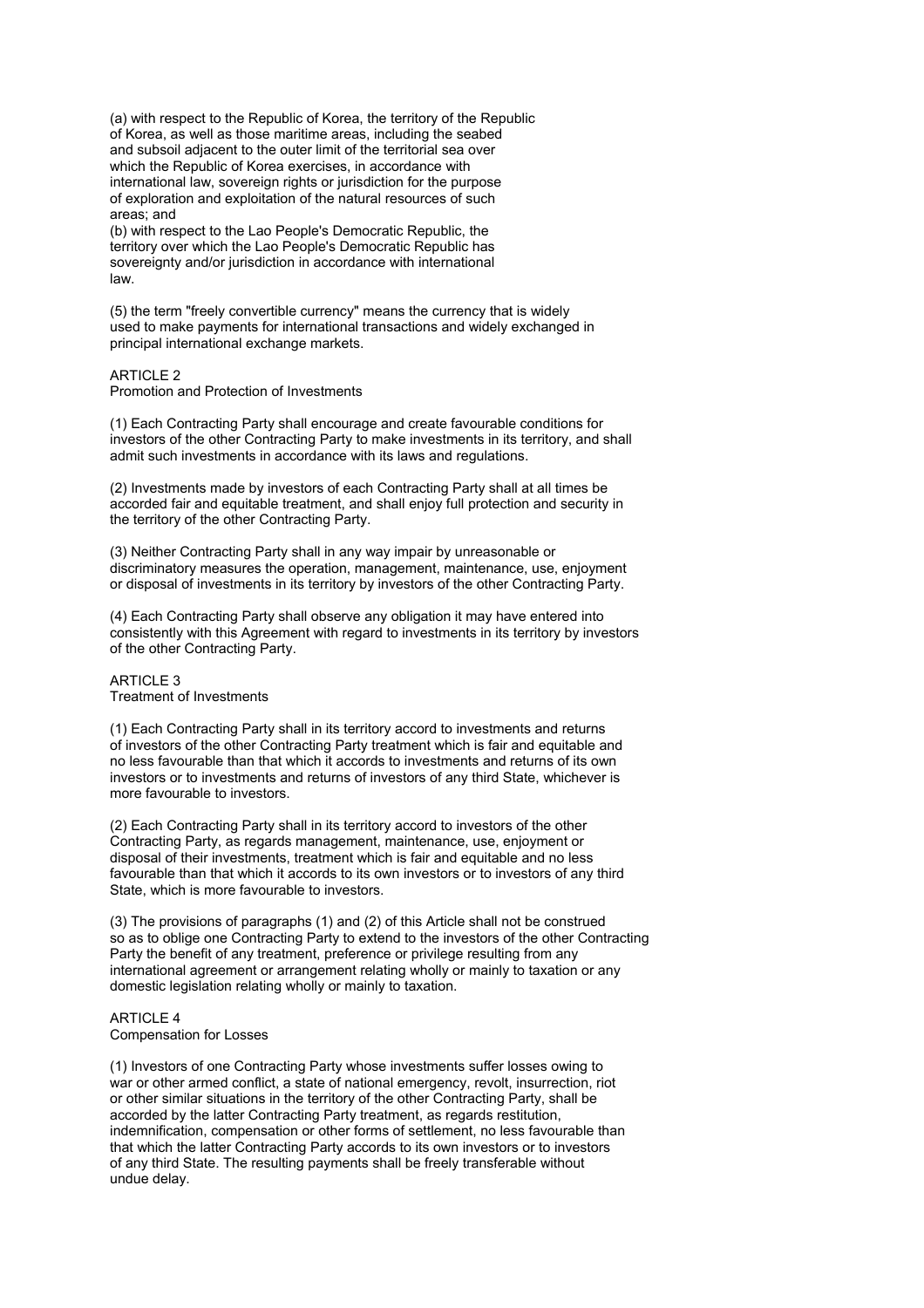(2) Without prejudice to paragraph (1) of this Article, investors of one Contracting Party who, in any of the situations referred to in that paragraph, suffer losses in the territory of the other Contracting Party resulting from:

(a) requisitioning of their property by its forces or authorities; or

(b) destruction of their property by its forces or authorities which was not caused in combat action or was not required by the necessity of the situation.

shall be accorded restitution or adequate compensation no less favourable than that would be accorded under the same circumstances to an investor of the other Contracting Party or to an investor of any third State. The resulting payments shall be freely transferable without undue delay.

ARTICLE 5 **Expropriation** 

(1) Investments of investors of one Contracting Party shall not be nationalized, expropriated or otherwise subjected to any other measures having effect equivalent to nationalization or expropriation (hereinafter referred to as "expropriation") in the territory of the other Contracting Party except for public purpose and against prompt, adequate and effective compensation. The expropriation shall be carried out on a non-discriminatory basis in accordance with legal procedures.

(2) Such compensation shall amount to the fair market value of the expropriated investments immediately before expropriation was taken or before impending expropriation became public knowledge, whichever is the earlier, shall include interest at the applicable commercial rate from the date of expropriation until the date of payment, and shall be made without undue delay, be effectively realizable and be freely transferable. In both expropriation and compensation, treatment not less favourable than that which the Contracting Party accords to its own investors or to investors of any third State, shall be accorded.

(3) Investors of one Contracting Party affected by expropriation shall have a right to prompt review, by a judicial or other independent authority of the other Contracting Party, of their case and of the valuation of their investments in accordance with the principles set out in this Article.

(4) Where a Contracting Party expropriates the assets of a company which is incorporated or constituted under its laws and regulations and in which investors of the other Contracting Party participate or own shares or debentures, the provision of this Article shall be applied.

ARTICLE 6 **Transfers** 

(1) Each Contracting Party shall guarantee to investors of the other Contracting Party the free transfer of their investments and returns. Such transfers shall include, in particular, though not exclusively: (a) net profit, capital gains, dividends, interest, royalties, fees and any other current income accruing from investments; (b) proceeds accruing from the sale or the total or partial liquidation of investments; (c) funds in repayment of loans related to investments; (d) earnings of nationals of the other Contracting Party who are allowed to work in connection with investments in its territory; (e) additional funds necessary for the maintenance or development of the existing investments; (f) amounts spent for the management of the investment in the territory of the other Contracting Party or a third State; and (g) compensation pursuant to Articles 4 and 5.

(2) All transfers under this Agreement shall be made in a freely convertible currency, without undue restriction and delay, at the exchange rate which is effective for the current transactions or determined in accordance with the official rate of exchange in force on the date of transfers, whichever is more favourable to investors.

ARTICLE 7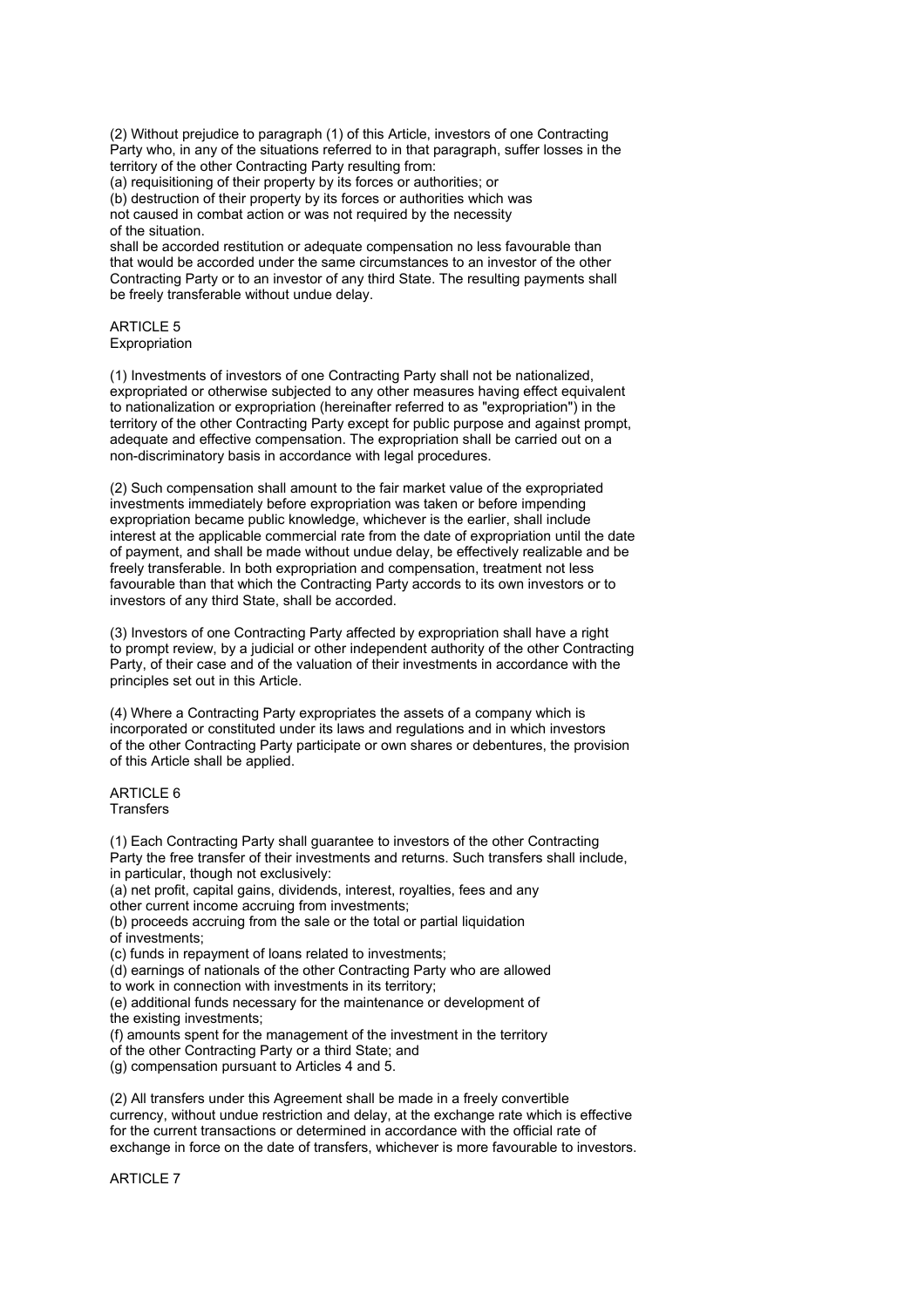## Subrogation

If a Contracting Party or its designated agency makes a payment to its own investors under an indemnity given in respect of investments, the latter Contracting Party shall recognize: (a) the assignment, whether under the law or pursuant to a legal transaction in that State, of any rights or claims from investors to the former Contracting Party or its designated agency; and (b) that the former Contracting Party or its designated agency is entitled by virtue of subrogation to exercise the rights and enforce the claims of those investors.

#### ARTICLE 8

Settlement of Investment Disputes between a Contracting Party and an Investor of the other Contracting Party

(1) Any dispute between a Contracting Party and an investor of the other Contracting Party including expropriation or nationalization of investments shall, as far as possible, be settled by the parties to the dispute in an amicable way.

(2) The local remedies under the laws and regulations of one Contracting Party in the territory of which the investment has been made, are available for investors of the other Contracting Party on the basis of treatment no less favourable than that accorded to investments of its own investors or investors of any third State, whichever is more favourable to investors.

(3) If the dispute cannot be settled within six(6) months from the date on which the dispute has been raised by either Party, it shall be submitted upon request of either of the Parties to the International Center for Settlement of Investment Disputes (ICSID) established by the Washington Convention of 18 March 1965 on the Settlement of Investment Disputes between States and Nationals of other States, in the event the Lao People's Democratic Republic becomes a party to this Convention. Until that moment, the dispute shall be submitted to conciliation or arbitration procedure to be mutually agreed upon on the basis of the Convention or ICSID Additional Facility Rules.

(4) The award made by ICSID shall be final and binding on the Parties to the dispute. Each Contracting Party shall ensure the recognition and enforcement of the award in accordance with its relevant laws and regulations.

**ARTICLE 9** Settlement of Disputes between the Contracting Parties

(1) Disputes between the Contracting Parties concerning the interpretation or application of the Agreement shall, if possible, be settled through consultation or diplomatic channels.

(2) If any dispute cannot be settled within six(6) months, it shall, at the request of either Contracting Party, be submitted to an ad hoc Arbitral Tribunal in accordance with the provisions of this Article.

(3) Such an Arbitral Tribunal shall be constituted for each individual case in the following way: Within two(2) months from the date of receipt of the request for arbitration, each Contracting Party shall appoint one member of the Tribunal. These two members shall then select a national of a third State who, on approval of the two Contracting Parties, shall be appointed Chairman of the Tribunal. The Chairman shall be appointed within two(2) months from the date of appointment of the other two members.

(4) If within the periods specified in paragraph (3) of this Article the necessary appointments have not been made, a request may be made by either Contracting Party to the President of the International Court of Justice to make such appointments. If the President is a national of either Contracting Party or otherwise prevented from discharging the said function, the Vice-President shall be invited to make the appointments. If the Vice-President also is a national of either Contracting Party or